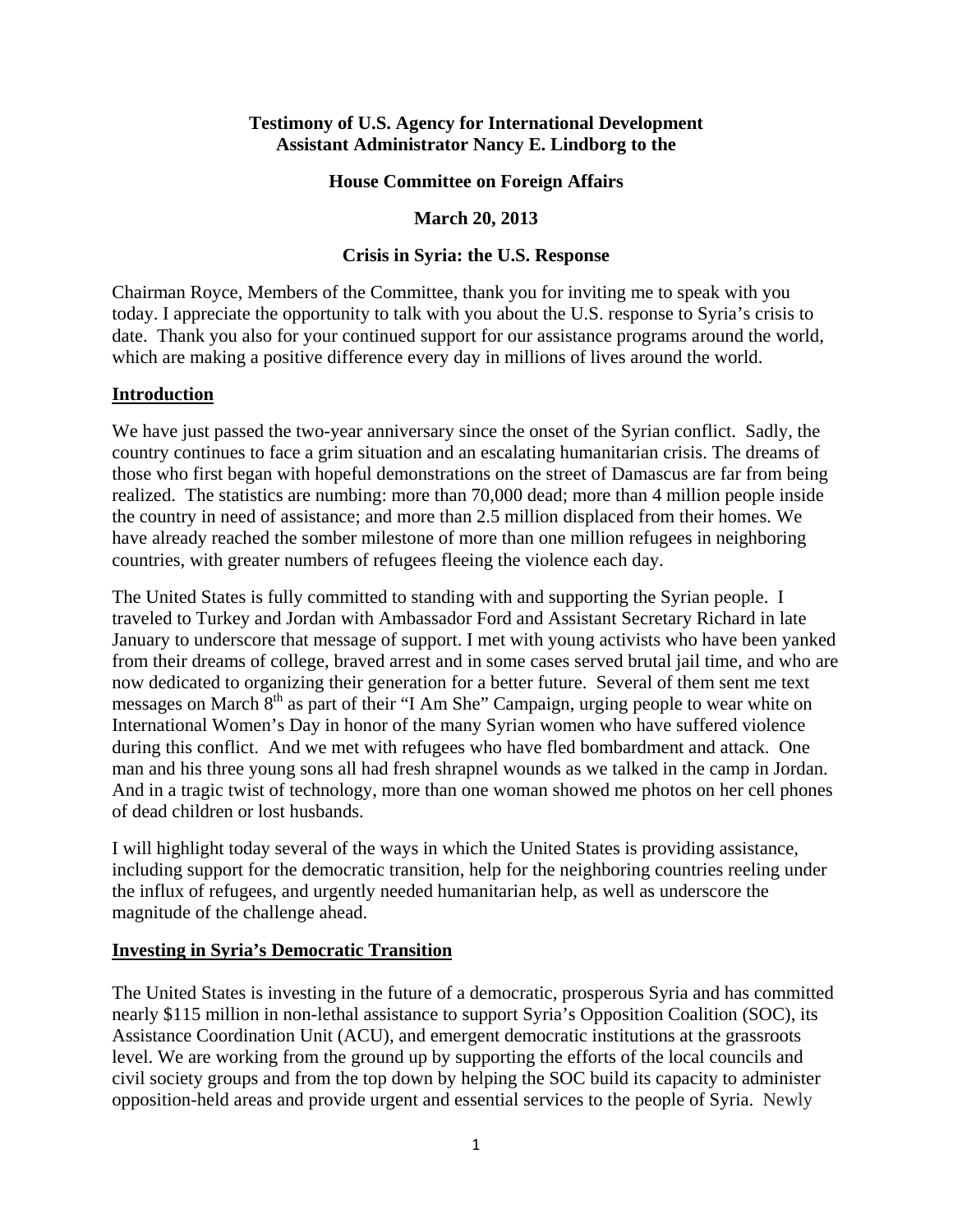announced program commitments will support the SOC/ACU's ability to manage and implement donor funds both to meet urgent needs and for strategic initiatives that support rehabilitation and restoration of basic services for the Syrian people.

We know from prior transitions the importance of providing basic services and meeting the fundamental needs of a community – from fuel to schools to trash collection. In conflict and post-conflict environments, this is especially vital as communities need reason to believe in the possibility of a better future and establish trust in opposition leadership. At USAID we are working quickly through USAID's Office of Transition Initiatives to provide the SOC with support to respond rapidly to immediate requests from local councils -- including the provision of emergency power, clean water, heaters, and educational supplies for children in strategically selected areas -- as well as support strategic transition initiatives that restore basic services.

As Ambassador Ford has detailed, \$54 million in non-lethal assistance, of the \$115 million committed, is already at work through State and USAID-supported mechanisms to support, train, equip, and connect a network of civil society activists, civilian opposition leaders, and emergent democratic institutions. USAID has prioritized help for Syrian women to play a meaningful role in the country's transition through training and support for coalition-building. Working with the State Department, USAID recently co-sponsored a workshop for Syrian women that resulted in the development of a formal Syrian Women's Network and the drafting of a Charter for Syrian Women.

# **Support for Syria's Neighbors**

We fully recognize the toll of this conflict on the neighboring countries that have so generously taken in the thousands of refugees that flee each day. Assistant Secretary Richard has noted the extensive efforts underway to support Syrian refugees. We are working as well through our USAID missions to help alleviate the potential tensions and impact of a growing Syrian refugee burden on host communities and stressed country systems.

In Lebanon, Syrian refugees now comprise more than 10 percent of the population, comparable to more than 22 million refugees suddenly coming to the United States. We have shifted existing programming to focus on mitigating conflict in particularly affected, vulnerable Lebanese communities, primarily in the North and the Bekaa Valley. Programs are focused on reducing strains on resources by improving service delivery and expanding economic and education opportunities. We are working to support Lebanon's leaders in their efforts to bridge sectarian and ethnic divides, with a particular focus on youth to encourage their participation in resolving community concerns.

In Jordan, the United States has responded vigorously to support the Government of Jordan (GOJ) as it copes with the influx of 350,000 Syrian refugees to-date, as well as help the Jordanian people who are hosting Syrian refugees in their communities. We have used the Complex Crisis Fund to help mitigate potential conflict in northern Jordanian communities where water supplies, never abundant, are stretched thin by arriving refugees. The USAID Mission has realigned existing projects and cash transfer assistance (\$284 million in FY 2012) to cover gaps in the GOJ budget that are, in part, due to increased costs related to the arrival of the Syrian refugees.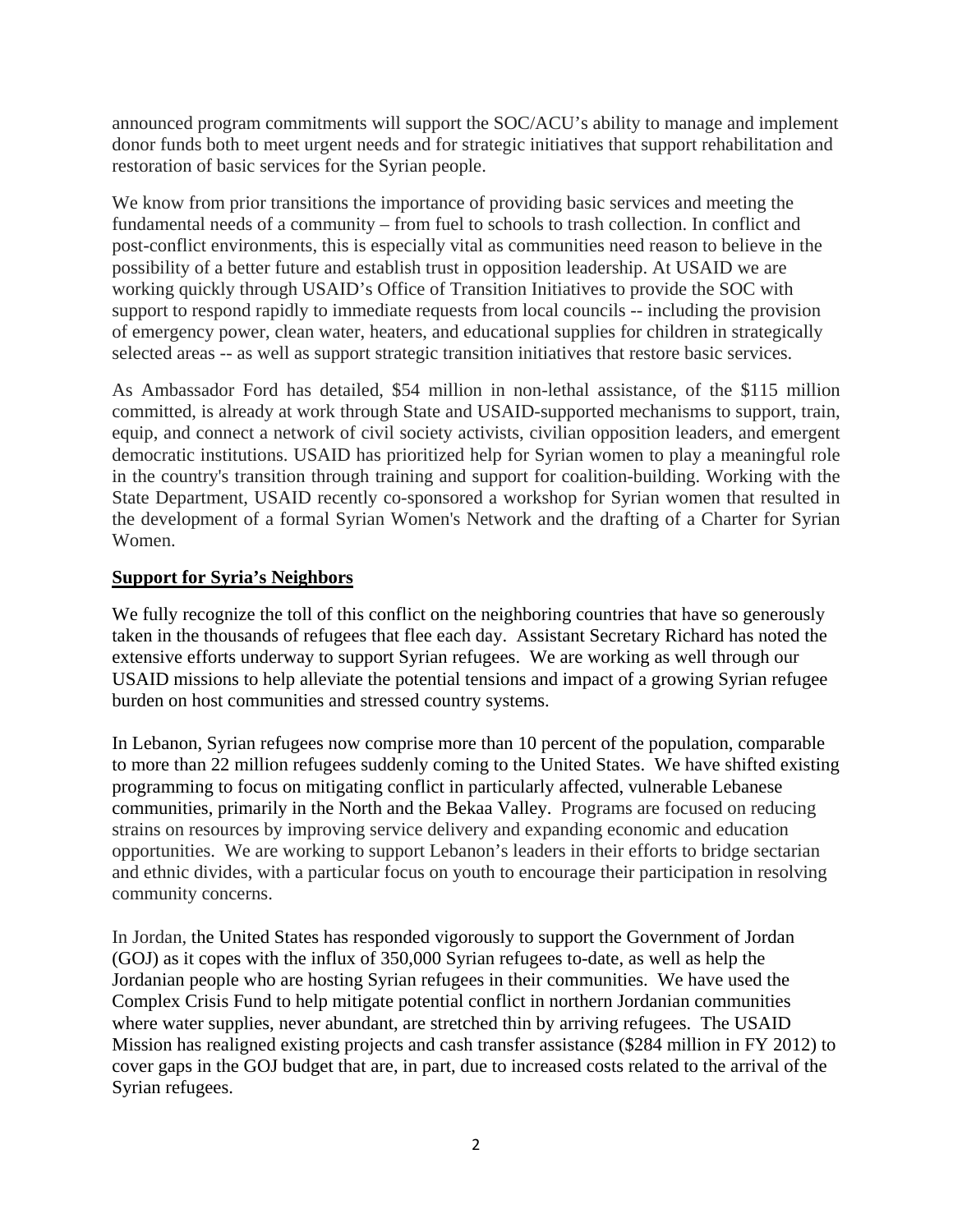# **The U.S. Humanitarian Response**

Finally and most urgently, the United States has fully mobilized to provide humanitarian assistance in Syria. We have provided nearly \$385 million in humanitarian aid to date, \$215 million of which is helping those in need in all governorates inside Syria. Our aid is reaching all 14 governorates in Syria, and an estimated 60 percent is working to help those in contested and opposition-held areas. And I want to be clear: our funding is not just a pledge; every dollar counted is already at work on the ground every day, in some of the worst violence-affected areas, including Idlib, Aleppo, and Dar'a.

We are working through all channels to enable our assistance to reach people throughout Syria: the United Nations (UN), international organizations, non-governmental organizations, and local Syrian organizations and networks – and thousands of dedicated aid workers and Syrians who risk their lives daily.

# **Medical care, food aid, relief supplies**

We have prioritized the provision of food aid, basic medical care, trauma care, and relief supplies. Working through partners, including a cadre of very brave Syrian physicians, we are supporting a life line of essential medical supplies and drugs, trauma training for doctors and support for hospitals and mobile clinics. This assistance is saving lives every day. Right now in Syria, the United States is providing support for 144 hospitals, health clinics, and mobile medical units. This includes providing medical supplies and equipment, paying doctors' salaries, and training additional first responders and medical staff. USAID-supported field hospitals are providing emergency care and emotional support for children, women and men who have suffered sexual- and gender-based violence. The hours and days following rape are critical to treat injuries related to the assault, prevent infection, and receive the basic emotional support that will allow survivors to recover and resume a full life.

The U.S. is the largest donor for emergency food assistance for those affected by conflict in Syria, including those who have fled to neighboring countries. World Food Program (WFP) activities supported by the United States currently provide monthly rations to nearly 1.5 million within Syria and approximately 300,000 refugees in Jordan, Lebanon, Turkey, Iraq and Egypt. WFP targets for these programs are set to increase in coming months to 2.5 million people inside Syria and 755,000 in neighboring countries.

In Aleppo Governorate, the U.S. is providing enough flour to more than 50 bakeries to provide daily bread for 210,000 people. Some of these bakeries had been shuttered for nearly three weeks before this program began, and they are now able to operate. Syrian families in these areas have bread, and the bakery owners and workers are once again earning income.

Throughout the winter, we pushed hard to ensure warm blankets, winter clothes, plastic sheeting and mattresses for over one million internally displaced Syrians who had fled their homes, many of whom have been displaced two or three times already. Now, as winter becomes spring, we face a new set of warm weather challenges, and we will shift greater focus to providing clean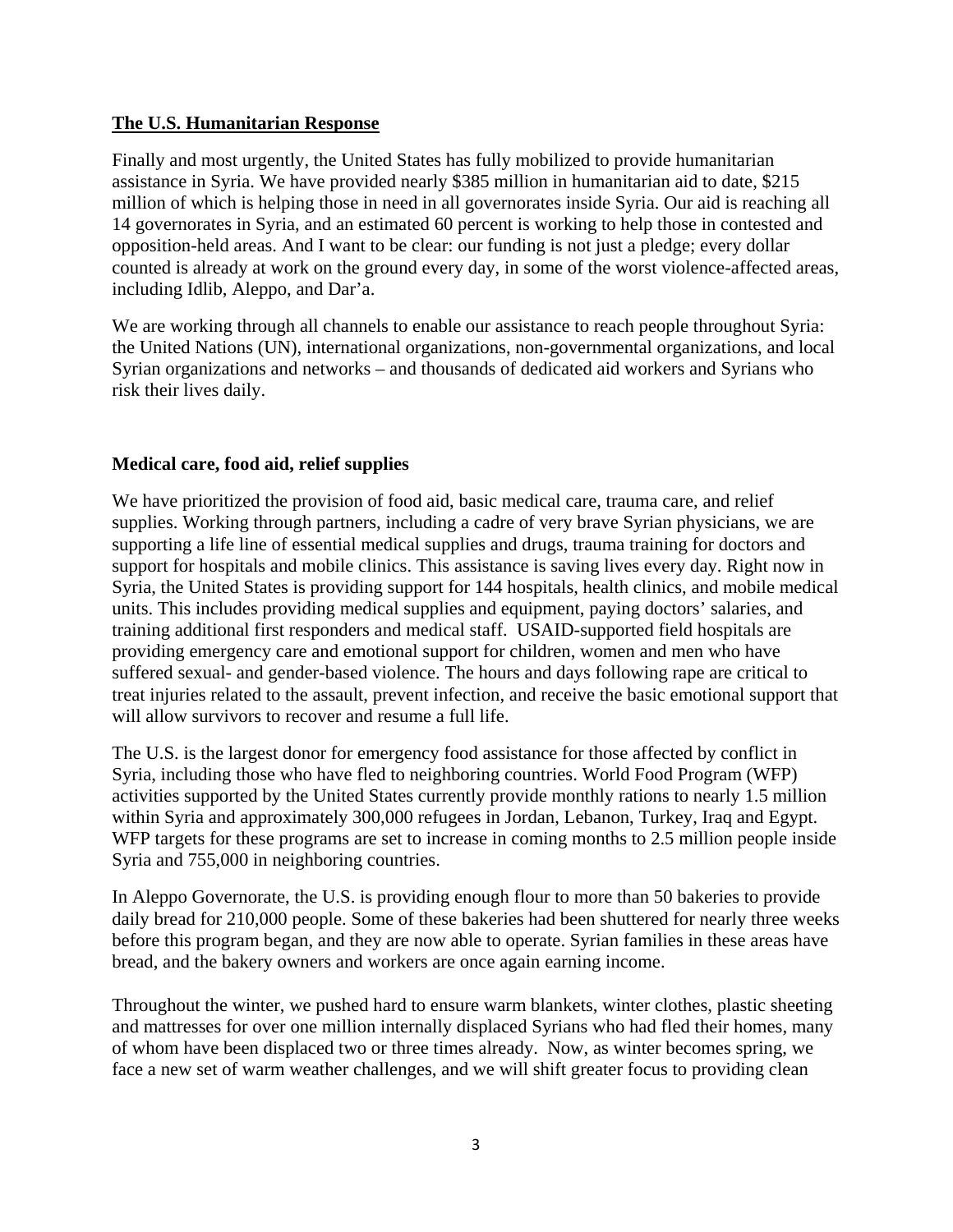water, improving sanitation and stepping up hygiene supplies and education to thwart the onset of waterborne disease.

As makeshift camps have sprung up along the Turkish border, such as the Olive Tree Camp in Atmeh, near the Reyhanli border crossing in Turkey's Hatay Province, we are responding with assistance to improve basic personal hygiene—including hygiene kits for each family—also essential to preventing disease. At Olive Tree, U.S. assistance has also established 120 garbage collection points and trash removal services, repaired the water pump, established water trucking, installed pipe for a sewage system, and constructed 140 latrines.

After the brutality they have suffered and witnessed, children and adults alike need psychosocial support to help them through this crisis. From helping to form women's groups that encourage discussion to providing vital psychosocial support for children by providing a safe space for them to play and interact with their peers, we are helping to provide ways for Syrians to work through the trauma. With U.S. government support, UNICEF continues to provide psychosocial support to more than 32,000 children in Damascus, Rif Damascus, Homs, and Aleppo governorates, including in conflict locations. In 2013, UNICEF aims to reach 300,000 children throughout the country.

# **Coordination**

In complex crises, coordination with international partners is imperative to ensure the greatest effectiveness of humanitarian contributions. The UN-led coordination effort for Syria enables the humanitarian community to collectively identify and meet immediate humanitarian needs without duplication. Meanwhile, the SOC's ACU has assumed a vital role in coordinating efforts to reach Syrians, especially in opposition-held and contested areas. The UN, UK and USAID each have full time liaisons in Turkey to work with the ACU, which holds a weekly coordination meeting with all donors and implementing partners to share information and map out delivery of assistance to priority areas. Thanks to the determination of ACU leadership, it has grown quickly since its inception in November, and we continue to help the ACU build its capacity to coordinate and leverage international assistance inside Syria.

## *Key Challenges*

Despite our efforts, Syria's humanitarian crisis is quickly outpacing current international response capacity. As violence escalates, three critical challenges are impeding the international humanitarian system from more effectively meeting the urgent needs of the Syrian people. First, **access** remains greatly constrained, especially to the seven northern governorates. In late January, the UN had a breakthrough in delivering assistance across battle lines and has since completed three cross line missions. These efforts are making a tangible difference—but these cross-line operations are logistically complicated and dangerous, underscoring the need for direct, cross-border delivery. This is essential if we are going to be able to reach those in need more quickly.

Secondly, **security** remains a critical concern. We receive daily reports of aid workers being targeted, arrested and kidnapped, of bakeries and clinics being bombed. Our priority is providing life-saving aid, so we provide our assistance in a way that maximizes the potential for protecting the many courageous aid workers and those who receive the aid. This means U.S. humanitarian